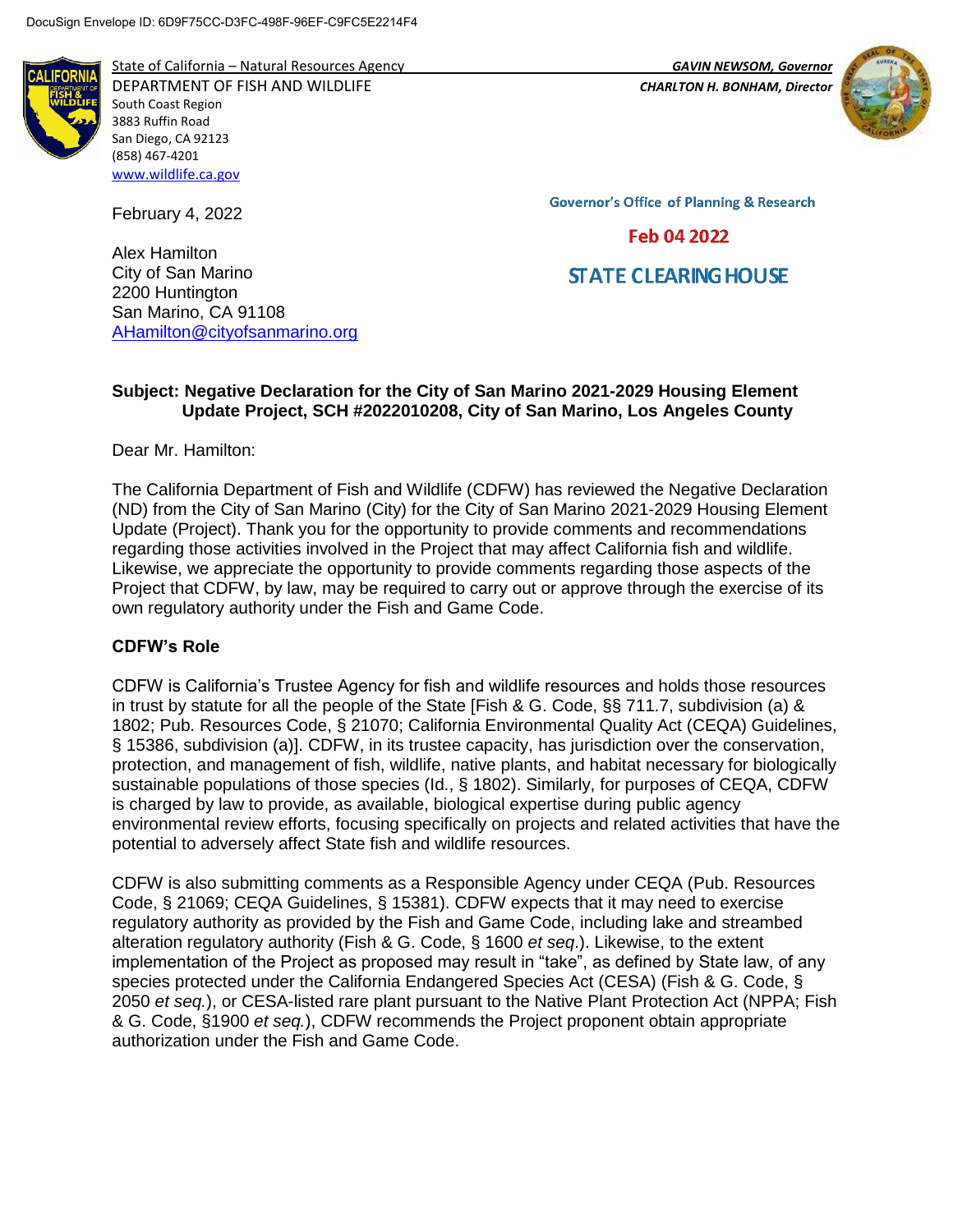Alex Hamilton City of San Marino February 4, 2022 Page 2 of 18

## **Project Description and Summary**

**Objective:** The City of San Marino is proposing to adopt an update of its Housing Element for the 2021 to 2029 period. State law requires each city to update its Housing Element every eight years and submit it for certification to the California Department of Housing and Community Development (HCD). This is the 6th Housing Element update cycle since the California Legislature identified housing as a priority Statewide and began regular updating to General Plan Housing Elements, including the City of San Marino. A major component of the Housing Element update is the City's shortage of adequate sites to meet the regional housing need. The regional housing need allocation (RHNA) is an estimate of the city's housing needs at all price levels, based on the existing population plus its projected growth, over the next eight years. HCD determines the housing needs for each region in the State and provided to the representative area associations of governments who distributes the RHNA to the cities and counties.

The RHNA for the City of San Marino's 6th cycle (2021 to 2029 period) Housing Element is 397 units. The City is not required to construct additional housing units or issue building permits to meet the RHNA allocation, but it must make adequate sites available with appropriate residential zoning and development potential to accommodate the RHNA over the 8-year planning period. To do this, the City is required to evaluate land use patterns, development regulations and challenges, and identify potentially developable land to demonstrate how the City plans to accommodate the City's RHNA allocation. Because San Marino currently lacks sufficient sites with appropriate zoning to accommodate its assigned RHNA, this Housing Element Update includes programs to consider sites for rezoning. Parcel-specific CEQA analysis will be conducted for the housing element rezoning project.

**Location:** The Project would apply to the entirety of the City of San Marino. The City is located in the center of the County of Los Angeles, south of the San Gabriel Mountains and approximately 11 miles north of the City of Los Angeles, the cities of Pasadena, South Pasadena, San Gabriel, and Alhambra surround San Marino.

### **Comments and Recommendations**

CDFW offers the comments and recommendations below to assist the City in adequately identifying, avoiding, and/or mitigating the Project's significant, or potentially significant, direct, and indirect impacts on fish and wildlife (biological) resources. CDFW recommends the measures or revisions below be included in a science-based monitoring program that contains adaptive management strategies as part of the Project's CEQA mitigation, monitoring, and reporting program (Pub. Resources Code, § 21081.6; CEQA Guidelines, § 15097).

### **Specific Comments**

### **Comment #1: Impacts on Bats**

**Issue:** The Project could impact bat species including the hoary bat (*Lasiurus cinereus),* a designated California Species of Special Concern (SSC).

**Specific impacts:** According to *iNaturalist* (2019), there is a record of hoary bat adjacent to the Project boundary. Activities associated with housing development can cause direct and indirect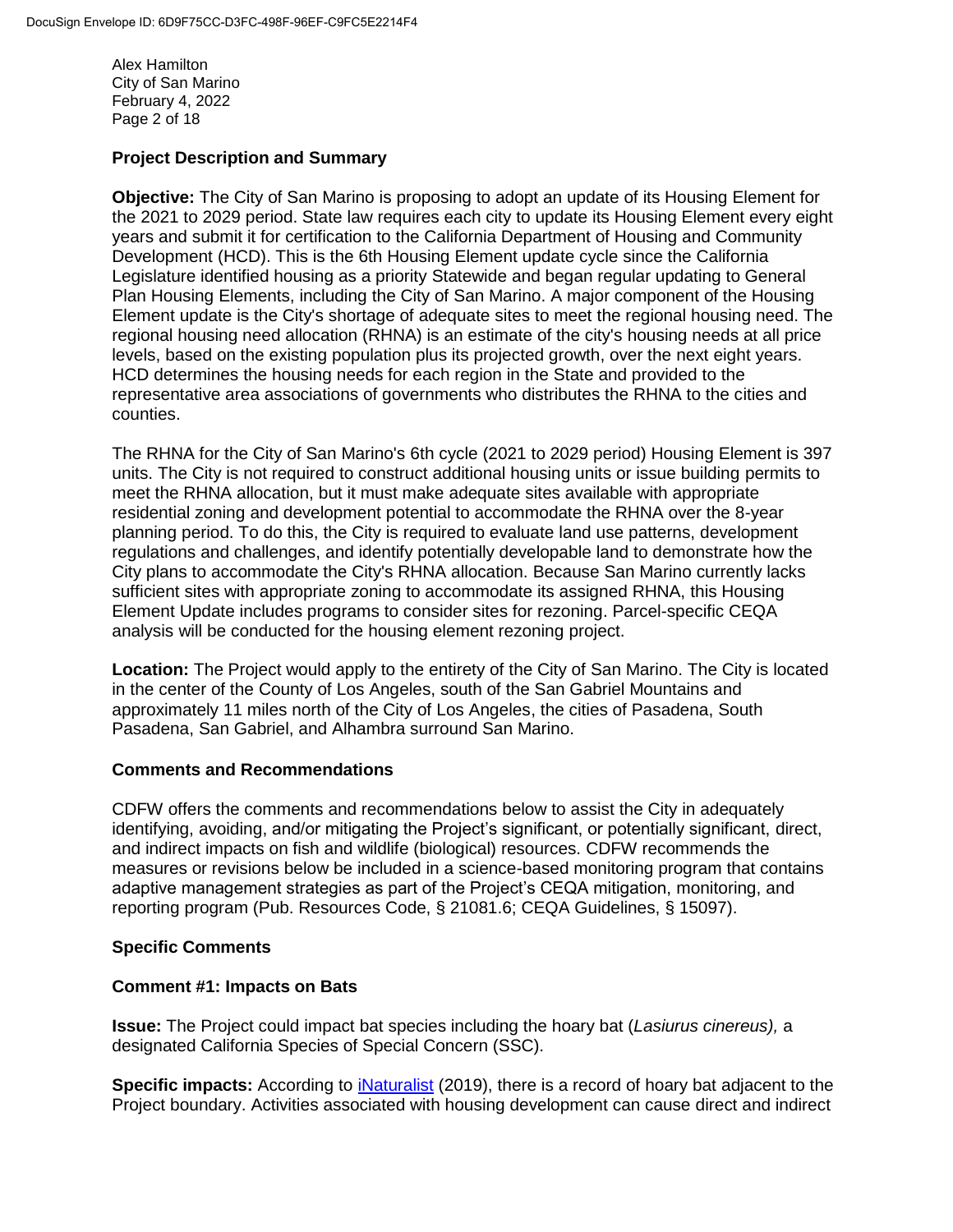Alex Hamilton City of San Marino February 4, 2022 Page 3 of 18

impacts to bats. Direct impacts include removal of trees or structures that may provide roosting habitat. Indirect impacts to bats and roosts could result from increased noise disturbances, human activity, dust, vegetation clearing, ground-disturbing activities (e.g., staging, mobilizing, excavating, and grading), and vibrations caused by heavy equipment.

**Why impacts would occur:** There have been no biological surveys associated with the proposed Project, and the ND does not indicate that biological surveys will be conducted prior to ground disturbing activities associated with housing development. Without focused surveys to detect bats, future housing development facilitated by this Project may impact unidentified bat species within the Project area.

**Evidence impact would be significant:** Bats are considered non-game mammals and are afforded protection by State law from take and/or harassment (Fish & G. Code, § 4150; Cal. Code of Regs, § 251.1). Additionally, several bat species are considered Species of Special Concern and meet the CEQA definition of rare, threatened, or endangered species (CEQA Guidelines, § 15380). Take of SSC could require a mandatory finding of significance by the Lead Agency (CEQA Guidelines, § 15065).

### **Recommended Potentially Feasible Mitigation Measure(s):**

**Mitigation Measure #1:** CDFW recommends the ND require any future proposed housing development that may occur near potential bat roosting habitat, require a qualified bat specialist to conduct bat surveys within these areas (plus a 100-foot buffer as access allows). These surveys should identify potential habitat that could provide daytime and/or nighttime roost sites, and any maternity roosts. CDFW recommends using acoustic recognition technology to maximize detection of bats. A discussion of survey results, including negative findings should be provided to the City. Depending on the survey results, a qualified bat specialist should discuss potentially significant effects of the Project on bats and include species specific mitigation measures to reduce impacts to below a level of significance (CEQA Guidelines, § 15125). Surveys, reporting, and preparation of robust mitigation measures by a qualified bat specialist should be completed and submitted to the City prior to any Project-related ground-disturbing activities or vegetation removal at or near locations of roosting habitat for bats.

**Mitigation Measure #2:** If bats are not detected, but the bat specialist determines that roosting bats may be present, trees should be pushed down using heavy machinery rather than felling with a chainsaw. To ensure the optimum warning for any roosting bats that may still be present, trees should be pushed lightly two or three times, with a pause of approximately 30 seconds between each nudge to allow bats to become active. The tree should then be pushed to the ground slowly and remain in place until it is inspected by a bat specialist. Trees that are known to be bat roosts should not be bucked or mulched immediately. A period of at least 24 hours, and preferable 48 hours, should elapse prior to such operations to allow bats to escape.

**Mitigation Measure #3:** If maternity roosts are found, work should be scheduled between October 1 and February 28, outside of the maternity roosting season when young bats are present but are ready to fly out of the roost (March 1 to September 30).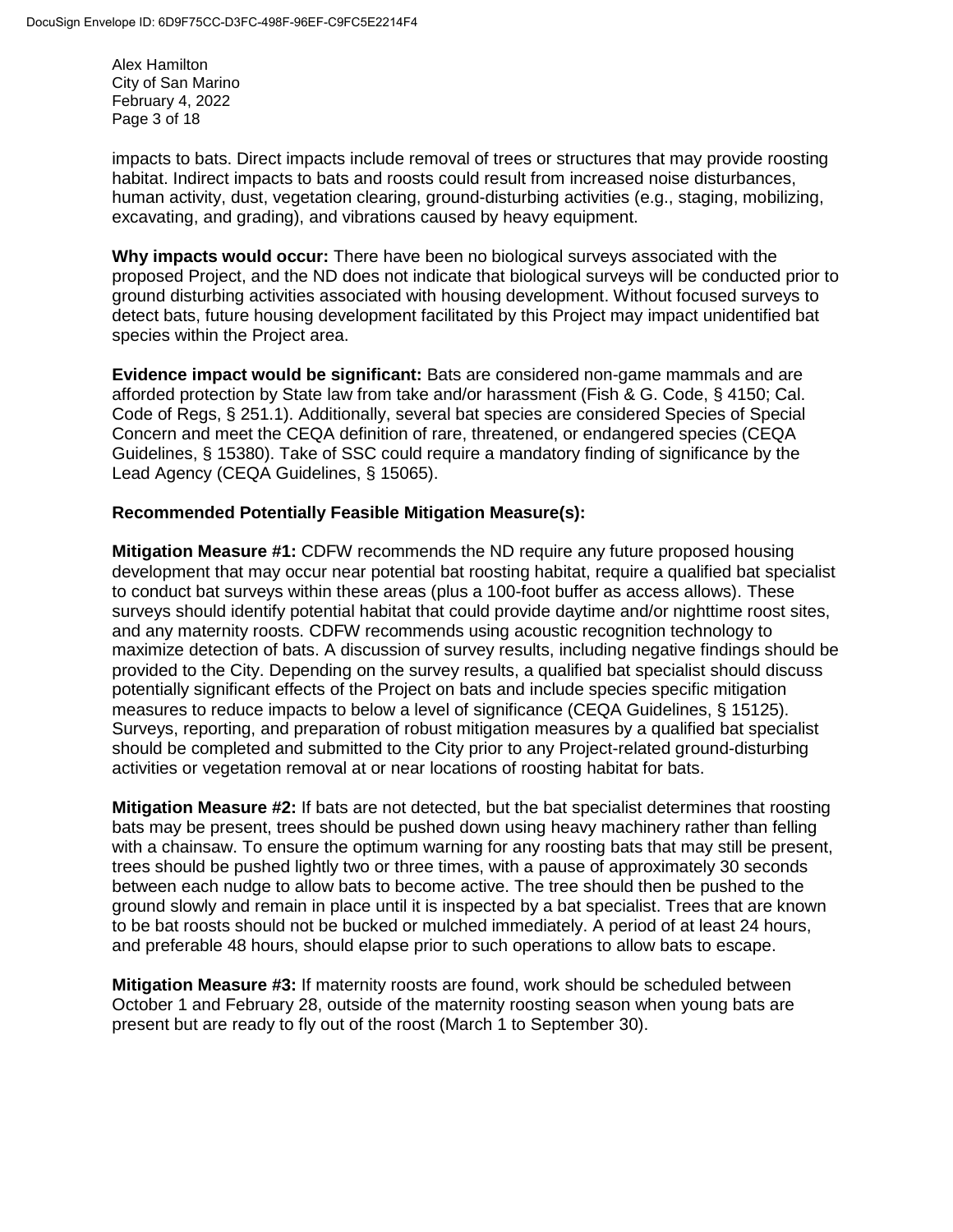Alex Hamilton City of San Marino February 4, 2022 Page 4 of 18

#### **Comment #2: Impacts to California Species of Special Concern**

**Issue:** A review of [iNaturalist](https://www.inaturalist.org/observations?nelat=34.13762386795482&nelng=-118.0879459989155&place_id=any&swlat=34.10497604968939&swlng=-118.1421629172924&taxon_id=479459) (accessed January 2022) indicates four occurrences of San Diegan legless lizard (*Anniella stebbinsi*), a designated SSC, within and adjacent to the City. Moreover, subsequent housing developments may remove habitat for this species by eliminating vegetation that may support foraging and breeding habitat.

**Specific impact:** Project ground disturbing activities such as grading and grubbing may result in habitat destruction, causing the death or injury of adults, juveniles, eggs, or hatchlings. In addition, the Project may remove habitat by eliminating vegetation that may support foraging and breeding habitat.

**Why impact would occur:** Future housing development as a result of this Project will include grading, vegetation clearing, and other activities that may result in direct mortality, population declines, or local extirpation of special status reptile species. The ND does not indicate that biological surveys will be conducted prior to any development activity as it states, "There is no potential for the project to have an impact on biological resources…" This indicates that no focused surveys will be conducted for special status reptiles for future housing development. Without appropriate species-specific surveys, even a single general survey may be ineffective for detecting the variety of SSC that may be on site.

**Evidence impact would be significant:** CEQA provides protection not only for state and federally listed species, but for any species including, but not limited to, SSC which can be shown to meet the criteria for State listing. These SSC meet the CEQA definition of rare, threatened, or endangered species (CEQA Guidelines, § 15065). Take of Species of Special Concern could require a mandatory finding of significance by the Lead Agency, (CEQA Guidelines, § 15065).

These impacts would continue to be significant because there are currently no protection measures in the Project document that will result in adequate avoidance or successful mitigation for the unavoidable direct, indirect, and temporal losses for special status reptile species.

#### **Recommended Potentially Feasible Mitigation Measure(s):**

**Mitigation Measure #1:** Due to potentially suitable habitat within the Project site, prior to vegetation removal and/or grading for future housing development, qualified biologists familiar with the reptile species behavior and life history should conduct specialized surveys to determine the presence/absence of SSC. Surveys should be conducted during active season when the reptiles are most likely to be detected.

**Mitigation Measure #2:** To further avoid direct mortality, CDFW recommends that a qualified biological monitor be on site during ground and habitat disturbing activities for future housing development to move out of harm's way special status species that would be injured or killed by grubbing or Project-related grading activities. It should be noted that the temporary relocation of on-site wildlife does not constitute effective mitigation for the purposes of offsetting Project impacts associated with habitat loss. If the Project requires species to be removed, disturbed, or otherwise handled, see Mitigation Measure #3 below.

**Mitigation Measure #3:** CDFW has the authority to issue permits for the take or possession of wildlife, including mammals; birds, nests, and eggs; reptiles, amphibians, fish, plants; and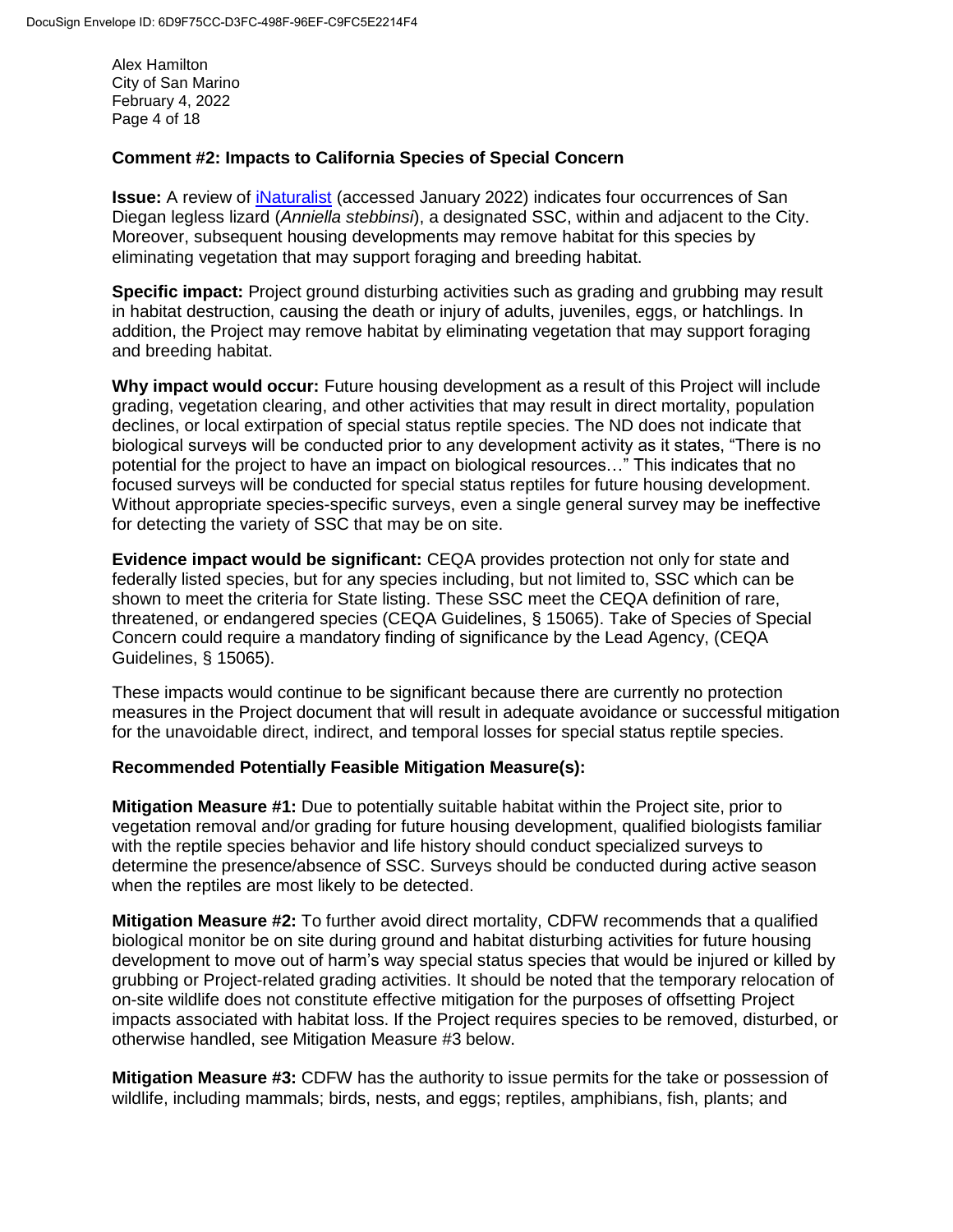Alex Hamilton City of San Marino February 4, 2022 Page 5 of 18

invertebrates (Fish & G. Code, §§ 1002, 1002.5, 1003). Effective October 1, 2018, a Scientific Collecting Permit is required to monitor project impacts on wildlife resources, as required by environmental documents, permits, or other legal authorizations; and, to capture, temporarily possess, and relocate wildlife to avoid harm or mortality in connection with otherwise lawful activities (Cal. Code Regs., tit. 14, § 650). Please visit CDFW's [Scientific Collection Permits](https://wildlife.ca.gov/Licensing/Scientific-Collecting#53949678) webpage for information (CDFW 2022a). Pursuant to the California Code of Regulations, title 14, section 650, the City/qualified biologist must obtain appropriate handling permits to capture, temporarily possess, and relocate wildlife to avoid harm or mortality in connection with construction and activities for future housing development projects.

### **Comment #3: Impacts to Rare Plants**

**Issue:** A review of Calflora indicates occurrences of Engelmann oak (*Quercus engelmannii*) within the City.

**Specific impact:** The Project may remove rare plant individuals or permanently reduce or eliminate the reproductive capacity of rare plants. The Project may result in population declines or local extirpation of Engelmann oak.

**Why impacts would occur:** The ND states, "Any future project related tree removals be subject to review consistent with the City of San Marino Heritage Tree Protection Ordinance in Article 19 of the City of San Marino Municipal Code." After review of the City of San Marino Tree [Protection Ordinance](https://cms9files.revize.com/sanmarinoca/2%20O-18-1341_CS.pdf) (Ordinance), the requirements for replacement after tree removal may not be sufficient for the Engelmann oak. The Tree Replacement Matrix (see below) found in the Ordinance does not provide a variation in ratio for replacement of rare trees, nor does it state that the tree removed will be replaced only with the same species.

| <b>TRUNK OF REMOVED TREE</b>            | <b>REPLACEMENT TREES</b>           |
|-----------------------------------------|------------------------------------|
| Diameter at Breast Height               | Number/Size                        |
| 4-8 inches                              | $1-36"$ box                        |
| 9-12 inches                             | $2-36"$ box                        |
| 13-18 inches                            | 4-24" box or 2-36" box             |
| 19-36 inches                            | 8-24" box or 4-36" box             |
| 37" or greater                          | 12-24" box or 8-36" box            |
|                                         |                                    |
| <b>Heritage and Oak Trees must be</b>   | The replacement tree must be       |
| replaced with Heritage and Oak Trees    | planted in accordance with all ISA |
| as identified in the City Code          | best practices.                    |
| Protected specimen trees must be        |                                    |
| replaced with specimen or heritage      |                                    |
| trees on the list of protected heritage |                                    |
| and specimen trees                      |                                    |
| Generally fruit and palm trees are not  |                                    |
| accepted tree replacements for any      |                                    |
| approved removals                       |                                    |

#### **TREE REPLACEMENT MATRIX**

A 1:1 replacement ratio does not account for the potential failure of the replacement oaks that will be planted, nor would a 1:1 replacement account for the temporal loss of the oak tree and impacts on oak-dependent birds and wildlife. Even if replacement oak trees survive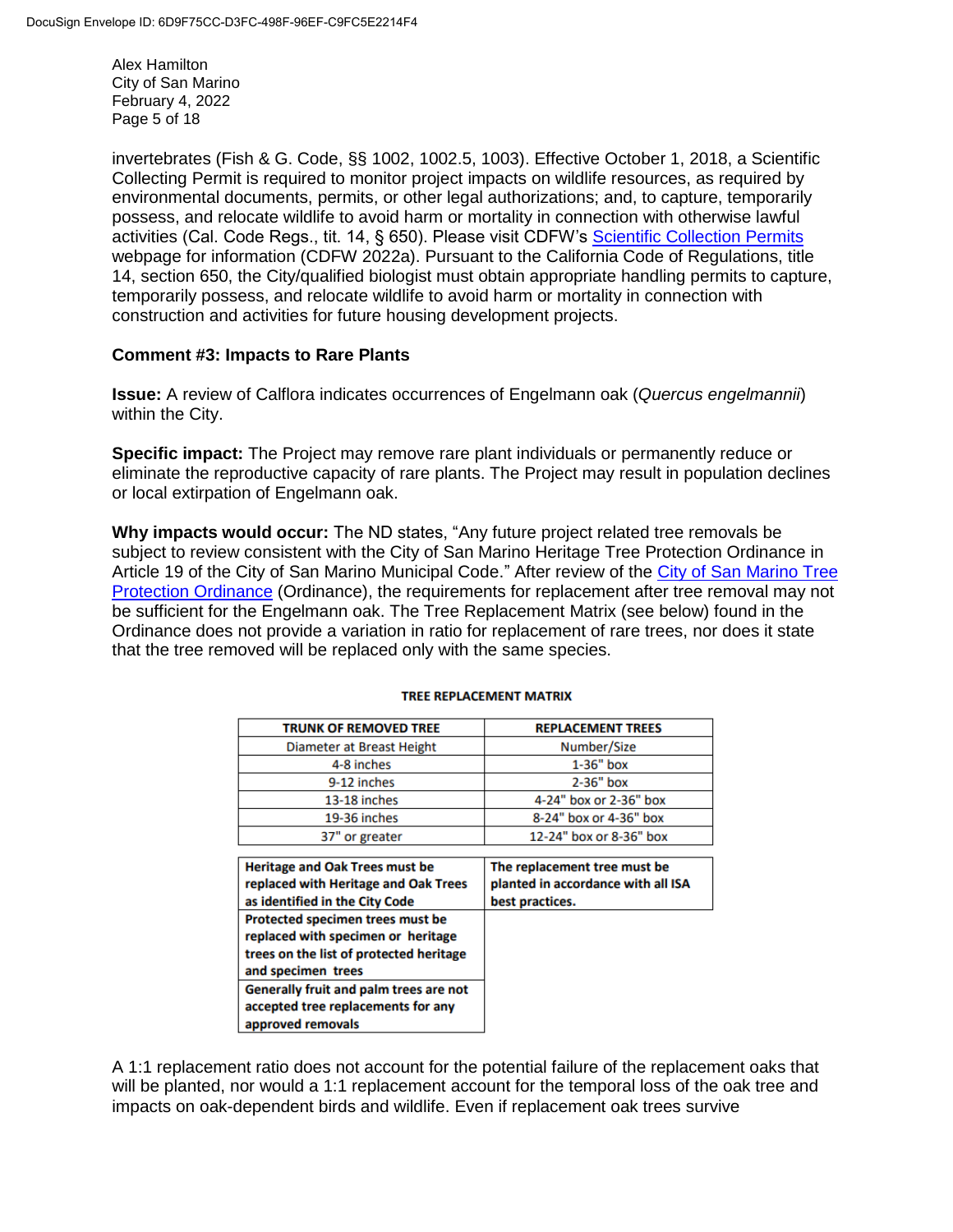Alex Hamilton City of San Marino February 4, 2022 Page 6 of 18

transplanting or planting, oak tree saplings could remain small and shrubby for many years. It may take 20 to 40 years, potentially longer under drought conditions, for replacement oak trees to reach maturity and provide services such as food, cover, nesting sites, and foraging sites for birds and other wildlife. In addition, the Project may reduce the footprint of available nesting and perching habitat and structure for birds in the short-term and potentially long-term if the Project is inadequate in mitigating for impacts to Engelmann oak trees. Lastly, mitigation would not be sufficient for this rare plant if the Engelmann oak is replaced by any other species of tree, even another oak species, because there is still a net loss of the rare plant.

**Evidence impacts would be significant:** The Engelmann oak has a California Rare Plant Rank (CRPR) of 4.2 and is considered a species of local significance; a species of limited distribution; and a species that is moderately threatened in California (CNPS 2022). Accordingly, some plants with a CRPR of 4, such as the Engelmann oak, may meet the definition of rare or endangered under CEQA. Pursuant under CEQA Guidelines section 15380, the Engelmann oak's status as a rare plant means that the species is not presently threatened with extinction but may become endangered or threatened if its environment worsens throughout all or significant portion of its range. The Engelmann oak is threatened by development throughout its range. Based on a search for Engelmann oak using the Calflora database, the remaining reported occurrences of Engelmann oak within Los Angeles County occur mostly on undeveloped land or in protected natural areas. Within the City, there are approximately 7 reported occurrences; a few of these may be extirpated due to development. Local extirpation of Engelmann oak from the City could occur in the foreseeable future under the pressure of development.

Inadequate or lack of avoidance, minimization, and mitigation measures for impacts to special status plant species will result in the Project continuing to have a substantial adverse direct, indirect, and cumulative effect, either directly or through habitat modifications, on any species identified as a candidate, sensitive, or special status species in local or regional plans, policies, or regulations, or by CDFW.

### **Recommended Potentially Feasible Mitigation Measure(s):**

**Mitigation Measure #1:** For future housing developments in order to ensure no net loss of rare Engelmann oak trees, CDFW recommends the following replacement ratios with the same Engelmann oak species: (1) trees less than 5 inches diameter at breast height (DBH) should be replaced at 2:1; (2) trees between 5 and 12 inches DBH should be replaced at 3:1; (3) trees between 12 and 24 inches DBH should be replaced at 5:1; (4) trees greater than 24 inches DBH should be replaced at 10:1.

**Mitigation Measure #2:** Prior to any Project ground-disturbing activities related to future housing development, the City should develop and implement an Engelmann Oak Mitigation Program with the following components:

- 1) An inventory of all oak trees removed or encroached upon during project activities, separated by species and DBH;
- 2) Mitigation ratios applied and total number and/or area of replacement trees and vegetation:
- 3) Location of restoration areas and a discussion of the adequacy of the location(s) to serve as mitigation (e.g., would support oak trees; avoid habitat type conversion);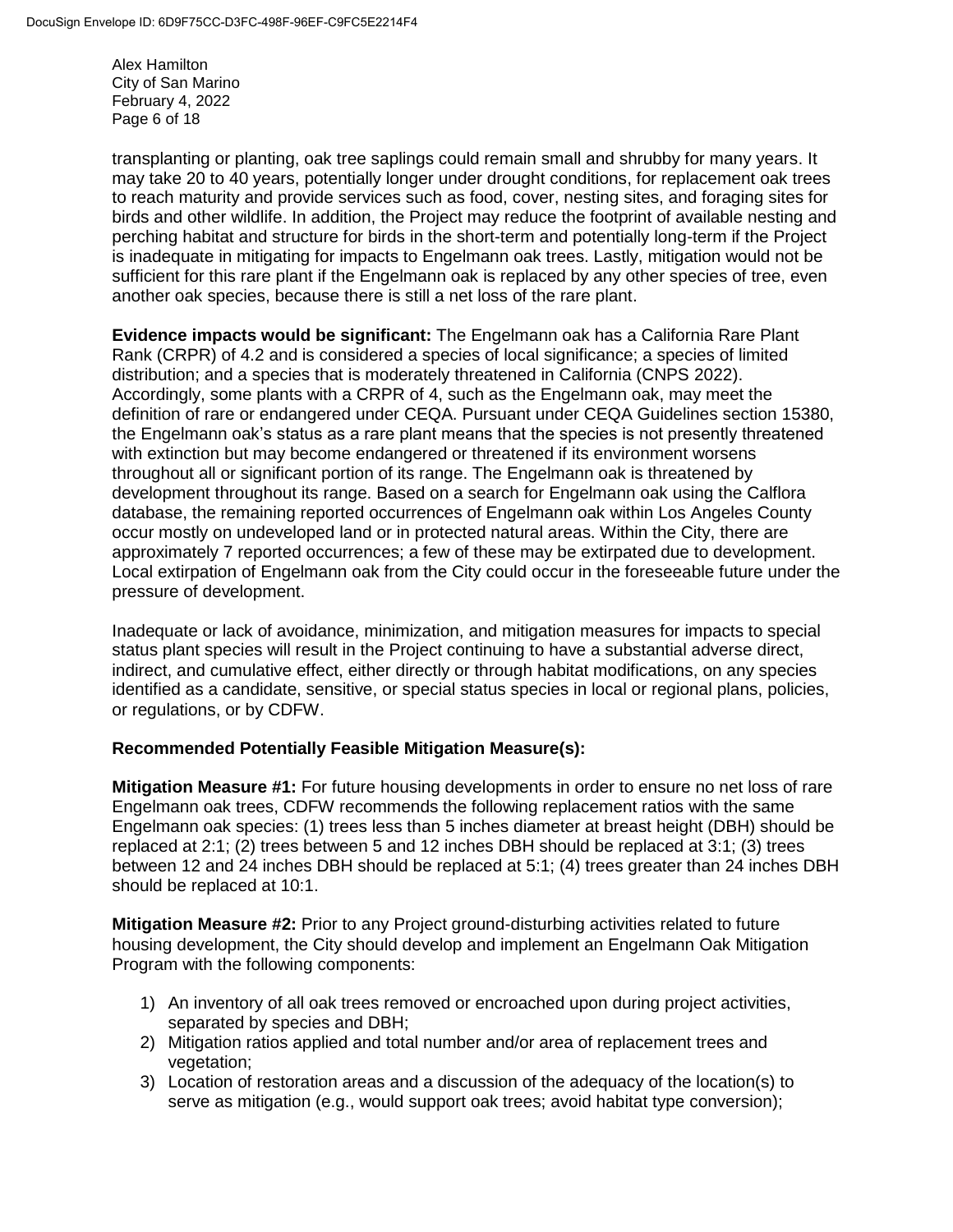Alex Hamilton City of San Marino February 4, 2022 Page 7 of 18

- 4) Scientific [Genus and species (subspecies/variety if applicable)] of all plants being used for restoration;
- 5) Location(s) of propagule source. Propagules should be collected or grown from on-site sources or adjacent areas within the same watershed and should not be purchased from a supplier. Seeds must originate from plants/trees of the same species (i.e., Genus, species, subspecies, and variety) as the species impacted;
- 6) Planting schedule;
- 7) Measures to control exotic vegetation and protection from herbivory;
- 8) Measurable goals and success criteria for establishing self-sustaining individuals
- 9) Contingency measures should the success criteria not be met;
- 10) Long-term monitoring for at least 7 years;
- 11) Adaptive management techniques, including replacement plants if necessary; and,
- 12) Annual reporting criteria and requirements.

#### **Additional Recommendations**

Nesting Birds. CDFW recommends avoiding any construction activity during nesting season. If not feasible, CDFW recommends if future housing development occurs between January 1 through September 15, a nesting bird and raptor survey should be conducted within a 500-foot radius of the construction site, prior to any ground-disturbing activities (e.g., staging, mobilization, grading) as well as prior to any vegetation removal within the project site. The nesting bird surveys should be conducted at appropriate nesting times and concentrate on potential roosting or perch sites. CDFW recommends the ND require subsequent project proponents require surveys be conducted by a qualified biologist no more than 7 days prior to the beginning of any project-related activity likely to impact raptors and migratory songbirds, for the entire project site. If project activities are delayed or suspended for more than 7 days during the breeding season, repeat the surveys. If nesting raptors and migratory songbirds are identified, CDFW recommends the following minimum no-disturbance buffers be implemented: 300 feet around active passerine (perching birds and songbirds) nests, 500 feet around active non-listed raptor nests and 0.5 mile around active listed bird nests. These buffers should be maintained until the breeding season has ended or until a qualified biologist has determined that the birds have fledged and are no longer reliant upon the nest or parental care for survival.

It should be noted that the temporary halt of project activities within nesting buffers during nesting season does not constitute effective mitigation for the purposes of offsetting Project impacts associated with habitat loss. Additional mitigation would be necessary to compensate for the removal of nesting habitat within the project site based on acreage of impact and vegetation composition. Mitigation ratios should increase with the occurrence of a SSC and should further increase with the occurrence of a CESA-listed species.

Biological Baseline Assessment and Impact Analysis. CDFW recommends the ND require future proposed projects provide a complete assessment and impact analysis of the flora and fauna within and adjacent to the project area, with emphasis upon identifying endangered, threatened, sensitive, regionally and locally unique species, and sensitive habitats. Impact analysis will aid in determining any direct, indirect, and cumulative biological impacts, as well as specific mitigation or avoidance measures necessary to offset those impacts. CDFW recommends avoiding any sensitive natural communities found on or adjacent to the project. CDFW also considers impacts to SSC a significant direct and cumulative adverse effect without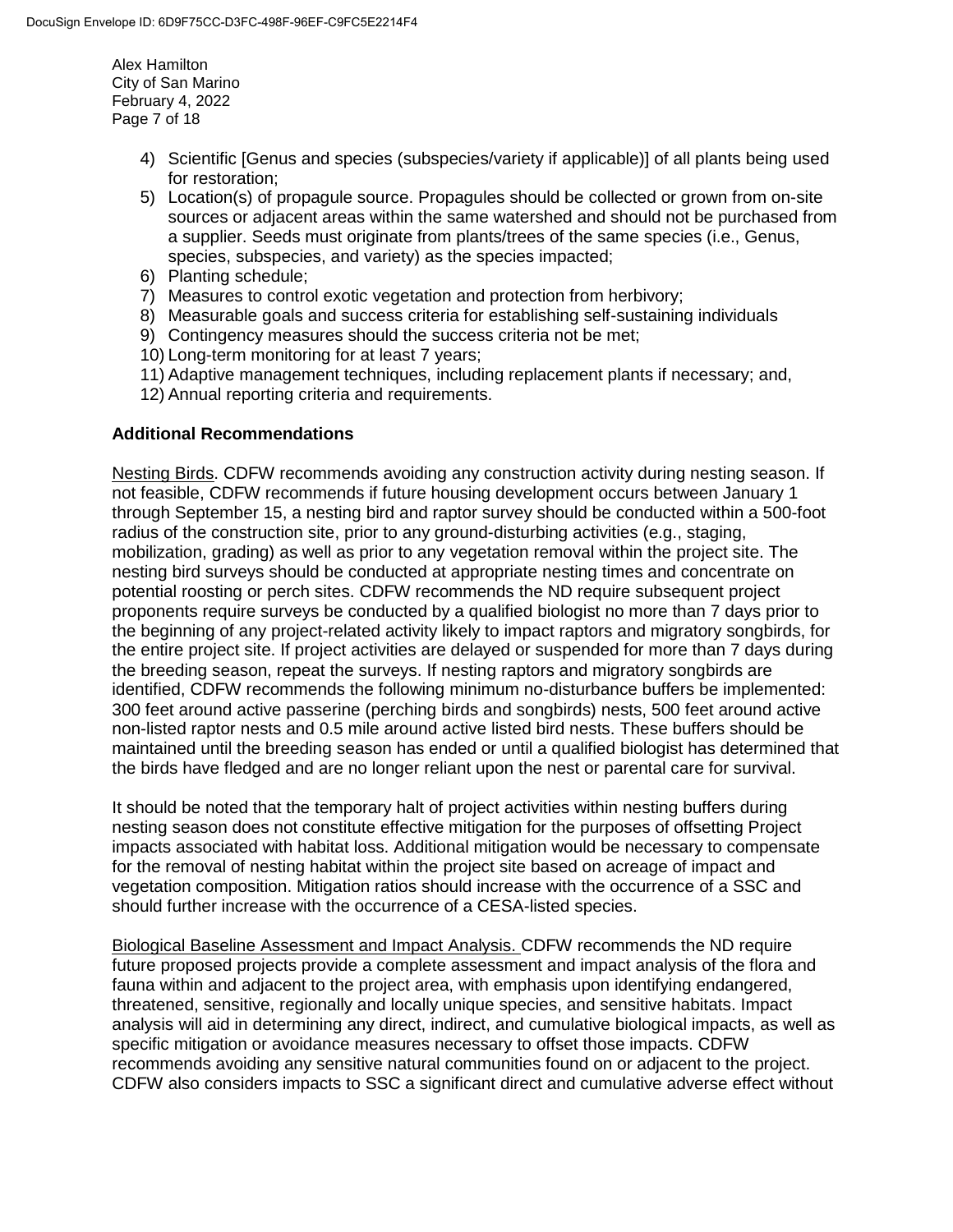Alex Hamilton City of San Marino February 4, 2022 Page 8 of 18

implementing appropriate avoid and/or mitigation measures. The ND should include the following information:

- a) Information on the regional setting that is critical to an assessment of environmental impacts, with special emphasis on resources that are rare or unique to the region [CEQA Guidelines, § 15125(c)]. The ND should require subsequent projects to include measures to fully avoid and otherwise protect Sensitive Natural Communities from Project-related impacts. Project implementation may result in impacts to rare or endangered plants or plant communities that have been recorded adjacent to the Project vicinity. CDFW considers these communities as threatened habitats having both regional and local significance. Plant communities, alliances, and associations with a [State-wide ranking](https://wildlife.ca.gov/Data/VegCAMP/Natural-Communities#sensitive%20natural%20communities) of S1, S2, S3 and S4 should be considered sensitive and declining at the local and regional level (CDFWb 2022);
- b) A thorough, recent, floristic-based assessment of special status plants and natural communities, following CDFW's Protocols for Surveying and Evaluating Impacts to [Special Status Native Plant Populations and Natural Communities](https://nrm.dfg.ca.gov/FileHandler.ashx?DocumentID=18959&inline) (CDFW 2018);
- c) Floristic, alliance- and/or association-based mapping and vegetation impact assessments conducted at the project site and within the neighboring vicinity. *[The](https://vegetation.cnps.org/)  [Manual of California Vegetation](https://vegetation.cnps.org/)*, second edition, should also be used to inform this mapping and assessment (Sawyer, 2008). Adjoining habitat areas should be included in this assessment where site activities could lead to direct or indirect impacts offsite. Habitat mapping at the alliance level will help establish baseline vegetation conditions;
- d) A complete, recent, assessment of the biological resources associated with each habitat type on site and within adjacent areas that could also be affected by the Project;
- e) A complete, recent, assessment of rare, threatened, and endangered, and other sensitive species on site and within the area of potential effect, including California Species of Special Concern and California Fully Protected Species (Fish & Game Code, §§ 3511, 4700, 5050 and 5515). Species to be addressed should include all those which meet the CEQA definition of endangered, rare or threatened species (CEQA Guidelines, § 15380). Seasonal variations in use of the project area should also be addressed. Focused species-specific surveys, conducted at the appropriate time of year and time of day when the sensitive species are active or otherwise identifiable, are required. Acceptable species-specific survey procedures should be developed in consultation with CDFW and the USFWS; and,
- f) A recent, wildlife and rare plant survey. CDFW generally considers biological field assessments for wildlife to be valid for a one-year period, and assessments for rare plants may be considered valid for a period of up to three years. Some aspects of the proposed project may warrant periodic updated surveys for certain sensitive taxa, particularly if build out could occur over a protracted time frame, or in phases.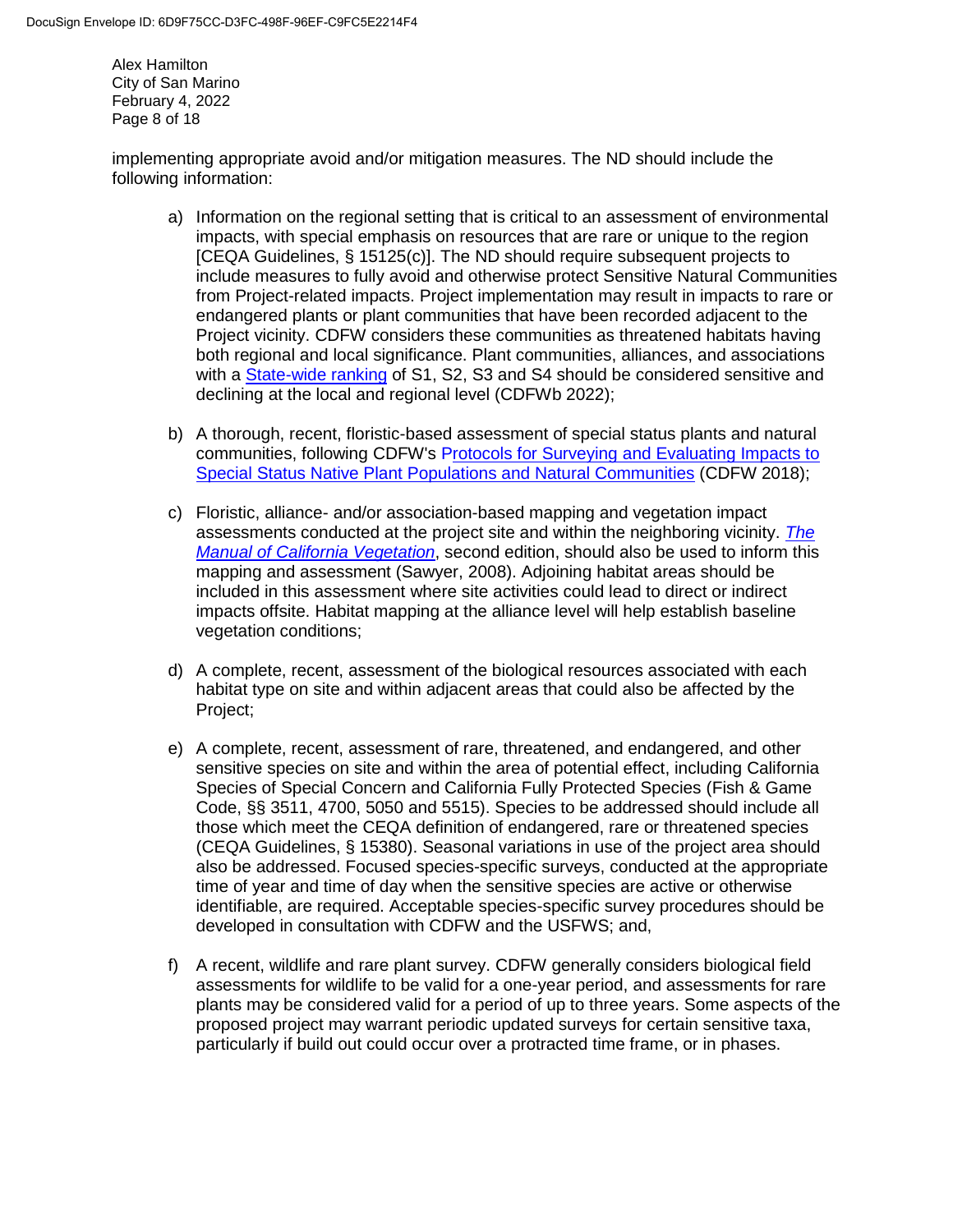Alex Hamilton City of San Marino February 4, 2022 Page 9 of 18

Rodenticides. CDFW recommends the ND require subsequent project proponents prevent the use of second-generation anticoagulant rodenticides on all future housing development associated with the Project.

Data. CEQA requires that information developed in environmental impact reports and negative declarations be incorporated into a database [i.e., California Natural Diversity Database (CNDDB)] which may be used to make subsequent or supplemental environmental determinations [Pub. Resources Code, § 21003, subd. (e)]. Accordingly, CDFW recommends that the subsequent CEQA documents include measures where lead agencies of individual projects report any special status species detected during preparation of project-level environmental impact analyses/environmental documents. Special status species information should be submitted to the CNDDB by completing the [Online Field Survey Form](https://wildlife.ca.gov/Data/CNDDB/Submitting-Data) (CDFWc 2022). The lead agency should ensure all pertinent data has been properly submitted, with all applicable data fields filled out, prior to finalizing/adopting an environmental document.

Mitigation and Monitoring Reporting Plan. CDFW recommends the City update the Project's environmental document to include mitigation measures recommended in this letter. CDFW provides comments to assist project proponents in developing mitigation measures that are specific, detailed (i.e., responsible party, timing, specific actions, location), and clear in order for a measure to be fully enforceable and implemented successfully via a mitigation monitoring and/or reporting program (CEQA Guidelines, § 15097; Pub. Resources Code, § 21081.6). The City is welcome to coordinate with CDFW to further review and refine the Project's mitigation measures. Per Public Resources Code section 21081.6(a)(1), CDFW has provided the City with a summary of our suggested mitigation measures and recommendations in the form of an attached Draft Mitigation and Monitoring Reporting Plan (MMRP; Attachment A).

# **Filing Fees**

The Project, as proposed, would have an impact on fish and/or wildlife, and assessment of filing fees is necessary. Fees are payable upon filing of the Notice of Determination and serve to help defray the cost of environmental review by CDFW. Payment of the fee is required for the underlying Project approval to be operative, vested, and final (Cal. Code Regs., tit. 14, § 753.5; Fish & G. Code, § 711.4; Pub. Resources Code, § 21089).

# **Conclusion**

We appreciate the opportunity to comment on the Project to assist the City of San Marino in adequately analyzing and minimizing/mitigating impacts to biological resources. CDFW requests an opportunity to review and comment on any response that the City has to our comments and to receive notification of any forthcoming hearing date(s) for the Project [CEQA Guidelines, § 15073(e)]. If you have any questions or comments regarding this letter, please contact Felicia Silva, Environmental Scientist, at (562) 292-8105 or by email at [Felicia.Silva@wildlife.ca.gov.](mailto:Felicia.Silva@wildlife.ca.gov)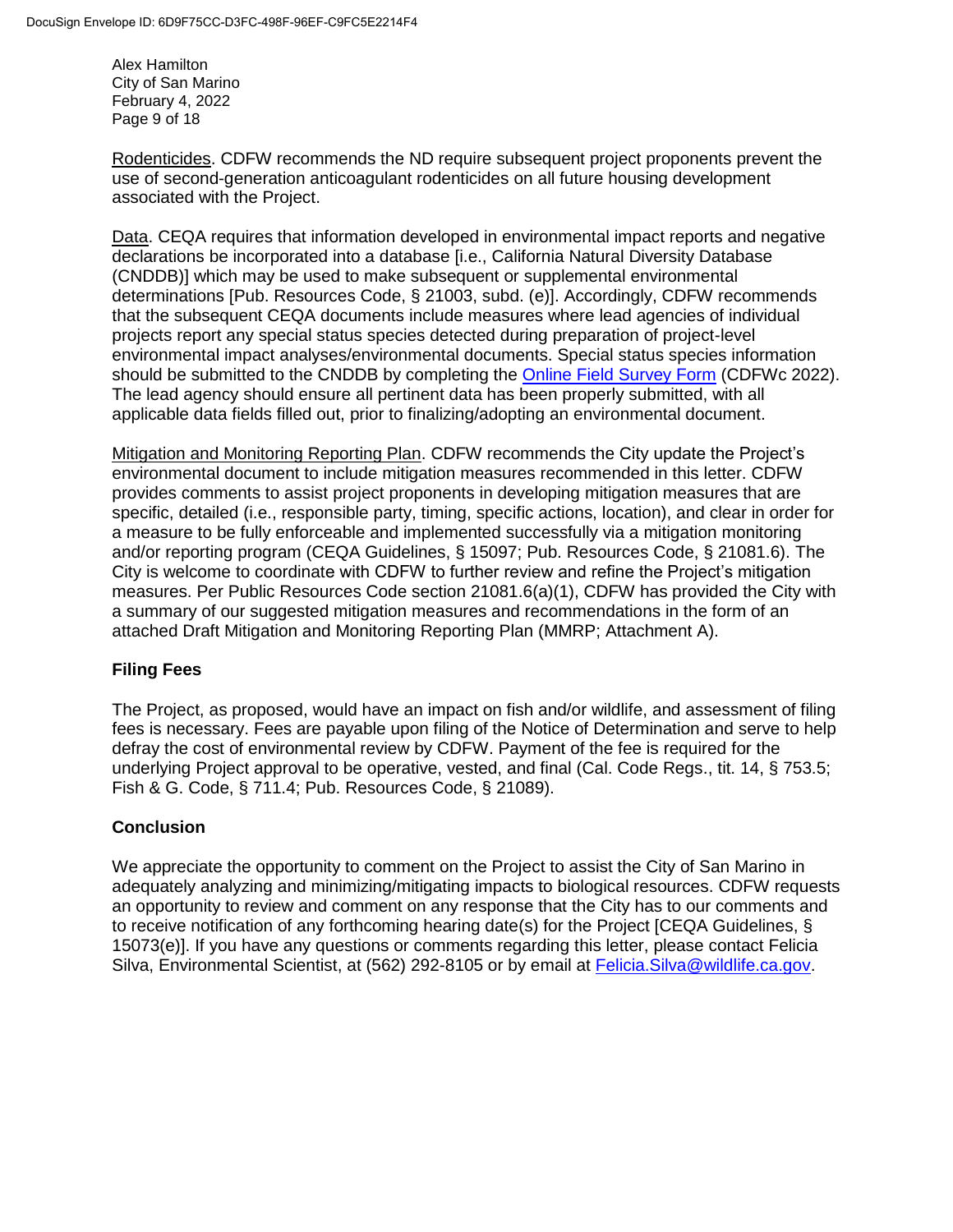Alex Hamilton City of San Marino February 4, 2022 Page 10 of 18

Sincerely, -DocuSigned by:

hot lits  $-5991E19EF8094C3...$ Victoria Tang signing for

Erinn Wilson-Olgin Environmental Program Manager I South Coast Region

ec: CDFW

Erinn Wilson-Olgin, Los Alamitos – [Erinn.Wilson-Olgin@wildlife.ca.gov](mailto:Erinn.Wilson-Olgin@wildlife.ca.gov) Victoria Tang, Los Alamitos – [Victoria.Tang@wildlife.ca.gov](mailto:Victoria.Tang@wildlife.ca.gov) Ruby Kwan-Davis, Los Alamitos – [Ruby.Kwan-Davis@wildlife.ca.gov](mailto:Ruby.Kwan-Davis@wildlife.ca.gov) Felicia Silva, Los Alamitos – [Felicia.Silva@wildlife.ca.gov](mailto:Felicia.Silva@wildlife.ca.gov) Julisa Portugal, Los Alamitos - [Julisa.Portugal@wildlife.ca.gov](mailto:Julisa.Portugal@wildlife.ca.gov) Cindy Hailey, San Diego – [Cindy.Hailey@wildlife.ca.gov](mailto:Cindy.Hailey@wildlife.ca.gov) CEQA Program Coordinator, Sacramento - CEQACommentLetters@wildlife.ca.gov State Clearinghouse, Office of Planning and Research - [State.Clearinghouse@opr.ca.gov](mailto:State.Clearinghouse@opr.ca.gov)

### **References:**

- [CDFWa] California Department of Fish and Wildlife. 2022. Scientific Collecting Permit. Available from:<https://wildlife.ca.gov/Licensing/Scientific-Collecting#53949678>
- [CDFWb] California Department of Fish and Wildlife. 2022. Statewide Ranking. Available from: [https://wildlife.ca.gov/Data/VegCAMP/Natural-](https://wildlife.ca.gov/Data/VegCAMP/Natural-Communities#sensitive%20natural%20communities)
	- [Communities#sensitive%20natural%20communities](https://wildlife.ca.gov/Data/VegCAMP/Natural-Communities#sensitive%20natural%20communities)
- [CDFWc] California Department of Fish and Wildlife. 2022. Submitting Data to the CNDDB. Available from:<https://wildlife.ca.gov/Data/CNDDB/Submitting-Data>
- [CDFW] California Department of Fish and Wildlife. 2018. Protocols for Surveying and Evaluating Impacts to Special Status Native Plant Populations and Sensitive Natural Communities. Accessed at:

<https://nrm.dfg.ca.gov/FileHandler.ashx?DocumentID=18959&inline>

- [CNPS] California Native Plant Society. 2022. Rare Plant ranks. Available from: [https://www.cnps.org/rare-plants/cnps-rare-plant-ranks.](https://www.cnps.org/rare-plants/cnps-rare-plant-ranks)
- iNatiralist. San Diegan legless lizard (*Anniella stebbinsi*). Available from: [https://www.inaturalist.org/observations?nelat=34.13762386795482&nelng=-](https://www.inaturalist.org/observations?nelat=34.13762386795482&nelng=-118.0879459989155&place_id=any&swlat=34.10497604968939&swlng=-118.1421629172924&taxon_id=479459) [118.0879459989155&place\\_id=any&swlat=34.10497604968939&swlng=-](https://www.inaturalist.org/observations?nelat=34.13762386795482&nelng=-118.0879459989155&place_id=any&swlat=34.10497604968939&swlng=-118.1421629172924&taxon_id=479459) [118.1421629172924&taxon\\_id=479459](https://www.inaturalist.org/observations?nelat=34.13762386795482&nelng=-118.0879459989155&place_id=any&swlat=34.10497604968939&swlng=-118.1421629172924&taxon_id=479459)
- iNaturalist. 2019. Hoary Bat (*Lasiuris cinereus*). Available from: <https://www.inaturalist.org/observations/22622343>
- Ordinance No. O-18-1341. An Ordinance of the City of San Marino Regarding the reservation of Trees and Amending the San Marino City Code Regarding the Same. Accessed at: [https://cms9files.revize.com/sanmarinoca/2%20O-18-1341\\_CS.pdf](https://cms9files.revize.com/sanmarinoca/2%20O-18-1341_CS.pdf)
- Sawyer, J. O., Keeler-Wolf, T., and Evens J.M. 2008. A manual of California Vegetation, 2nd ed. ISBN 978-0-943460-49-9. Accessed at:<https://vegetation.cnps.org/>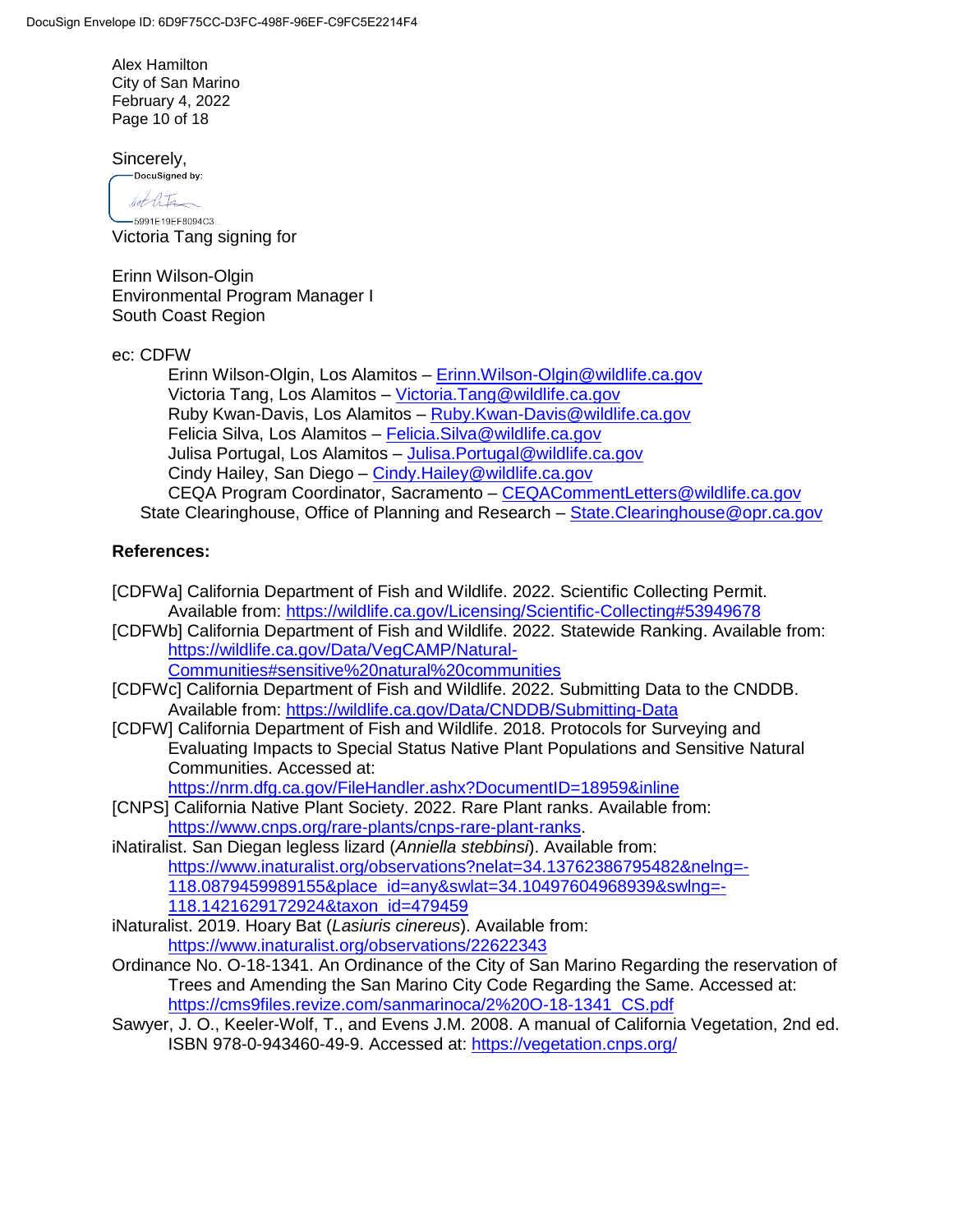

State of California – Natural Resources Agency *GAVIN NEWSOM, Governor* DEPARTMENT OF FISH AND WILDLIFE *CHARLTON H. BONHAM, Director*  South Coast Region 3883 Ruffin Road San Diego, CA 92123 (858) 467-4201 [www.wildlife.ca.gov](http://www.wildlife.ca.gov/)



# **Attachment A: Draft Mitigation and Monitoring Reporting Plan**

CDFW recommends the following language to be incorporated into a future environmental document for the Project.

| <b>Biological Resources (BIO)</b> |                                                                                                                                                                                                                                                                                                                                                                                                                                                                                                                                                                                                                                                                                                                                                                                                                                                                                                                                                                                                                                                                                                                                       |                                                            |                              |
|-----------------------------------|---------------------------------------------------------------------------------------------------------------------------------------------------------------------------------------------------------------------------------------------------------------------------------------------------------------------------------------------------------------------------------------------------------------------------------------------------------------------------------------------------------------------------------------------------------------------------------------------------------------------------------------------------------------------------------------------------------------------------------------------------------------------------------------------------------------------------------------------------------------------------------------------------------------------------------------------------------------------------------------------------------------------------------------------------------------------------------------------------------------------------------------|------------------------------------------------------------|------------------------------|
|                                   | Mitigation Measure (MM) or Recommendation (REC)                                                                                                                                                                                                                                                                                                                                                                                                                                                                                                                                                                                                                                                                                                                                                                                                                                                                                                                                                                                                                                                                                       | <b>Timing</b>                                              | <b>Responsible Party</b>     |
| MM-BIO-1-Bats                     | The ND shall require future proposed housing development that<br>may occur near potential bat roosting habitat, a qualified bat<br>specialist conduct bat surveys within these areas (plus a 100-foot<br>buffer as access allows). These surveys shall identify potential<br>habitat that could provide daytime and/or nighttime roost sites, and<br>any maternity roosts. Acoustic recognition technology shall be<br>utilized to maximize detection of bats. A discussion of survey<br>results, including negative findings shall be provided to the City.<br>Depending on the survey results, a qualified bat specialist shall<br>discuss potentially significant effects of the Project on bats and<br>include species specific mitigation measures to reduce impacts to<br>below a level of significance (CEQA Guidelines, § 15125).<br>Surveys, reporting, and preparation of robust mitigation measures<br>by a qualified bat specialist shall be completed and submitted to<br>the City prior to any Project-related ground-disturbing activities or<br>vegetation removal at or near locations of roosting habitat for bats. | Prior to<br>project<br>ground-<br>disturbing<br>activities | Project-level lead<br>agency |
| <b>MM-BIO-2-Bats</b>              | If bats are not detected, but the bat specialist determines that<br>roosting bats may be present, trees shall be pushed down using<br>heavy machinery rather than felling with a chainsaw. To ensure the<br>optimum warning for any roosting bats that may still be present,<br>trees shall be pushed lightly two or three times, with a pause of<br>approximately 30 seconds between each nudge to allow bats to<br>become active. The tree shall then be pushed to the ground slowly<br>and remain in place until it is inspected by a bat specialist. Trees                                                                                                                                                                                                                                                                                                                                                                                                                                                                                                                                                                        | Prior to<br>project<br>ground-<br>disturbing<br>activities | Project-level lead<br>agency |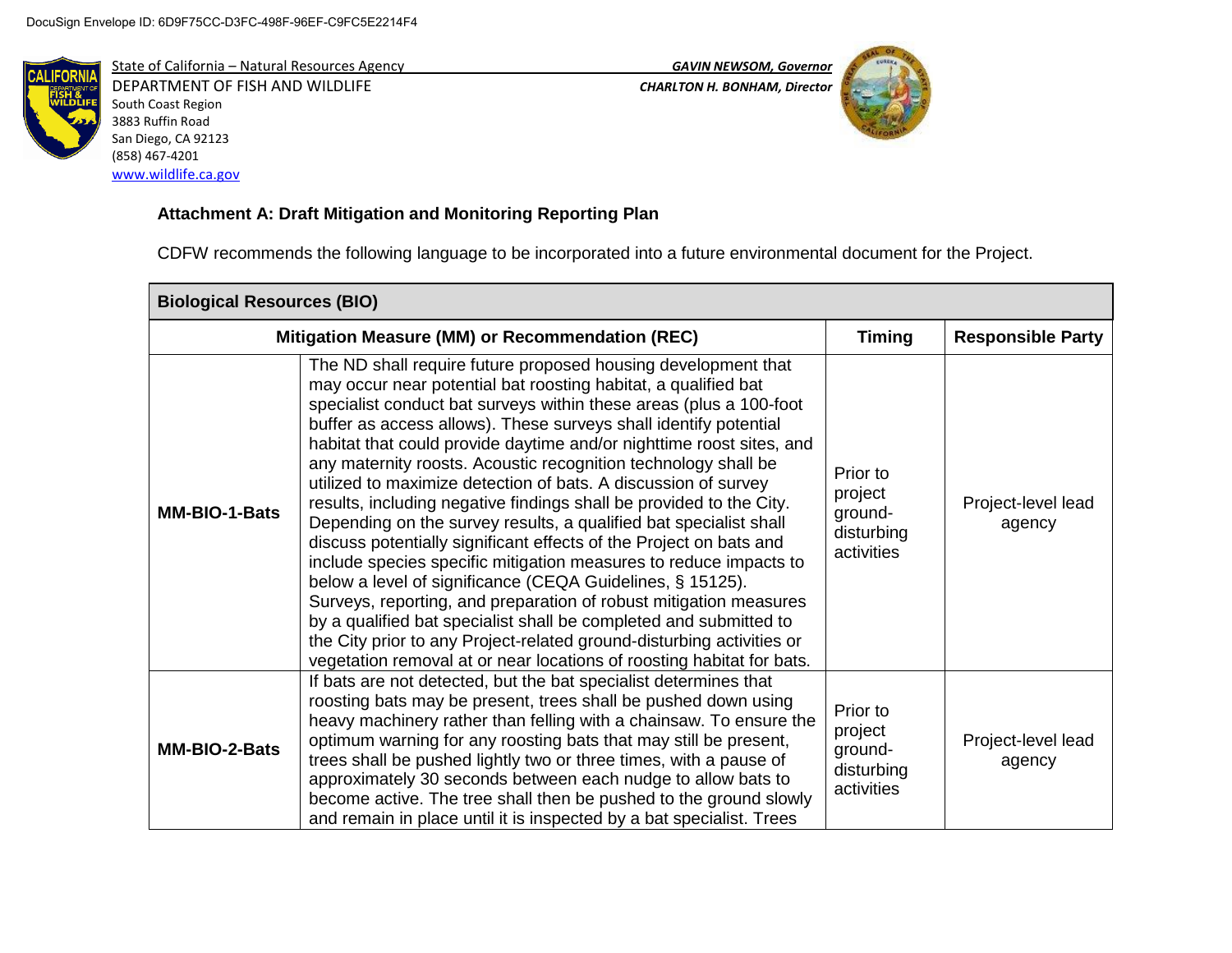Alex Hamilton City of San Marino February 4, 2022 Page 12 of 18

|                              | that are known to be bat roosts shall not be bucked or mulched<br>immediately. A period of at least 24 hours, and preferable 48<br>hours, shall elapse prior to such operations to allow bats to<br>escape.                                                                                                                                                                                                                                                                                                                                                                                                                                                                                                     |                                                            |                              |
|------------------------------|-----------------------------------------------------------------------------------------------------------------------------------------------------------------------------------------------------------------------------------------------------------------------------------------------------------------------------------------------------------------------------------------------------------------------------------------------------------------------------------------------------------------------------------------------------------------------------------------------------------------------------------------------------------------------------------------------------------------|------------------------------------------------------------|------------------------------|
| MM-BIO-3-Bats                | If maternity roosts are found, work shall be scheduled between<br>October 1 and February 28, outside of the maternity roosting<br>season when young bats are present but are ready to fly out of the<br>roost (March 1 to September 30).                                                                                                                                                                                                                                                                                                                                                                                                                                                                        | Prior to<br>project<br>ground-<br>disturbing<br>activities | Project-level lead<br>agency |
| MM-BIO-4-<br><b>Reptiles</b> | Due to potentially suitable habitat within the Project site, prior to<br>vegetation removal and/or grading for future housing development,<br>qualified biologists familiar with the reptile species behavior and life<br>history shall conduct specialized surveys to determine the<br>presence/absence of SSC. Surveys shall be conducted during<br>active season when the reptiles are most likely to be detected.                                                                                                                                                                                                                                                                                           | Prior to<br>project<br>ground-<br>disturbing<br>activities | Project-level lead<br>agency |
| MM-BIO-5-<br><b>Reptiles</b> | To further avoid direct mortality, a qualified biological monitor be<br>on site during ground and habitat disturbing activities for future<br>housing development to move out of harm's way special status<br>species that would be injured or killed by grubbing or Project-<br>related grading activities. It shall be noted that the temporary<br>relocation of on-site wildlife does not constitute effective mitigation<br>for the purposes of offsetting Project impacts associated with<br>habitat loss. If the Project requires species to be removed,<br>disturbed, or otherwise handled, see Mitigation Measure #3 below.                                                                             | During<br>ground-<br>disturbing<br>activities              | Project-level lead<br>agency |
| MM-BIO-6-<br><b>Reptiles</b> | CDFW has the authority to issue permits for the take or possession<br>of wildlife, including mammals; birds, nests, and eggs; reptiles,<br>amphibians, fish, plants; and invertebrates (Fish & G. Code, §§<br>1002, 1002.5, 1003). Effective October 1, 2018, a Scientific<br>Collecting Permit is required to monitor project impacts on wildlife<br>resources, as required by environmental documents, permits, or<br>other legal authorizations; and, to capture, temporarily possess,<br>and relocate wildlife to avoid harm or mortality in connection with<br>otherwise lawful activities (Cal. Code Regs., tit. 14, § 650). Please<br>visit CDFW's Scientific Collection Permits webpage for information | Prior to<br>project<br>ground-<br>disturbing<br>activities | Project-level lead<br>agency |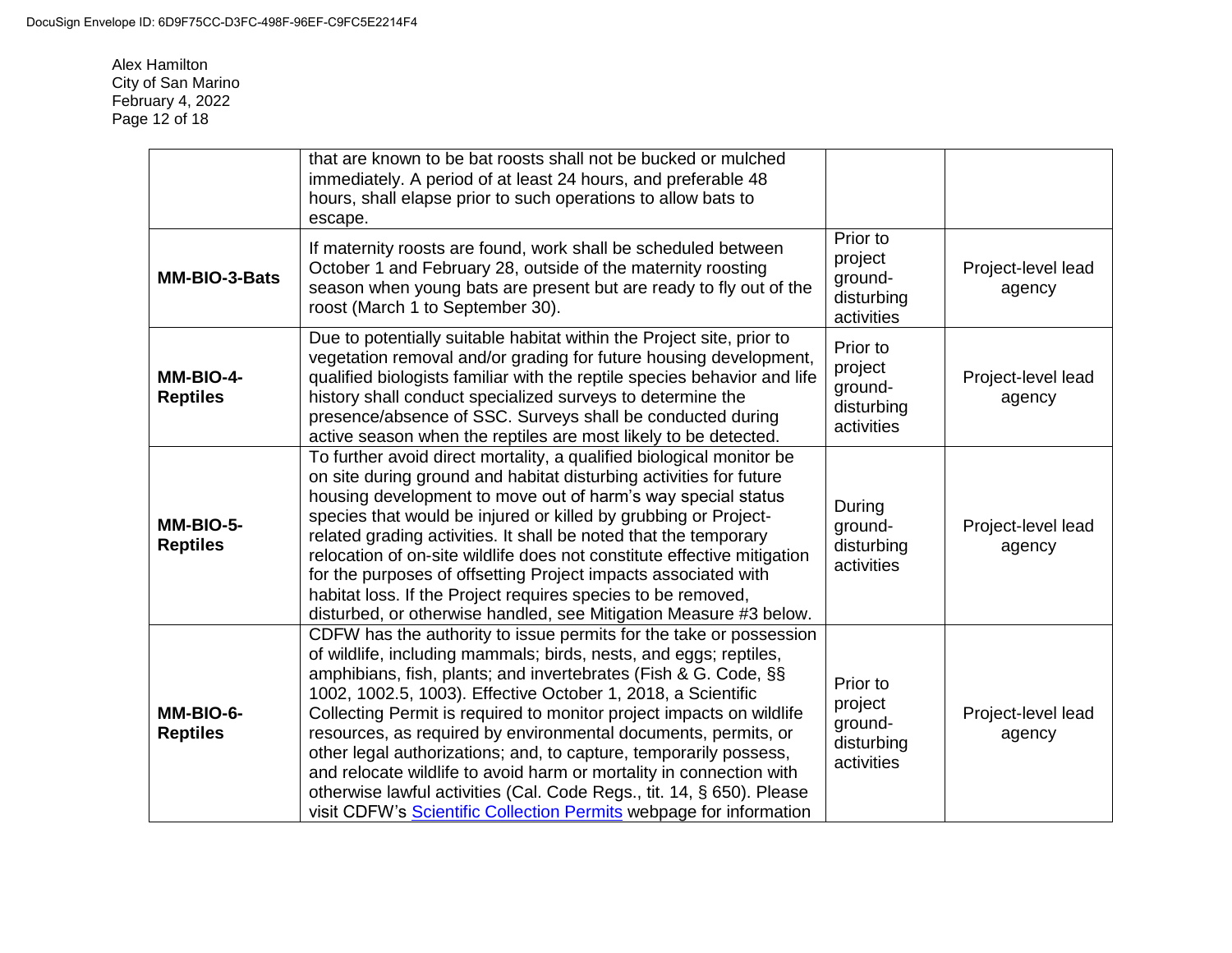Alex Hamilton City of San Marino February 4, 2022 Page 13 of 18

| MM-BIO-7-<br><b>Impacts to Rare</b><br><b>Plants</b> | (CDFW 2022b). Pursuant to the California Code of Regulations,<br>title 14, section 650, the City/qualified biologist must obtain<br>appropriate handling permits to capture, temporarily possess, and<br>relocate wildlife to avoid harm or mortality in connection with<br>construction and activities for future housing development projects.<br>For future housing developments in order to ensure no net loss of<br>rare Engelmann oak trees, CDFW recommends the following<br>replacement ratios with the same Engelmann oak species: (1)<br>trees less than 5 inches diameter at breast height (DBH) shall be<br>replaced at 2:1; (2) trees between 5 and 12 inches DBH shall be<br>replaced at 3:1; (3) trees between 12 and 24 inches DBH shall be<br>replaced at 5:1; (4) trees greater than 24 inches DBH shall be<br>replaced at 10:1.                                                                                                                                                                                                                                                                             | Prior to<br>project<br>ground-<br>disturbing<br>activities | Project-level lead<br>agency |
|------------------------------------------------------|--------------------------------------------------------------------------------------------------------------------------------------------------------------------------------------------------------------------------------------------------------------------------------------------------------------------------------------------------------------------------------------------------------------------------------------------------------------------------------------------------------------------------------------------------------------------------------------------------------------------------------------------------------------------------------------------------------------------------------------------------------------------------------------------------------------------------------------------------------------------------------------------------------------------------------------------------------------------------------------------------------------------------------------------------------------------------------------------------------------------------------|------------------------------------------------------------|------------------------------|
| MM-BIO-8-<br><b>Impacts to Rare</b><br><b>Plants</b> | Prior to any Project ground-disturbing activities related to future<br>housing development, the City shall develop and implement an<br>Engelmann Oak Mitigation Program with the following<br>components:<br>1) An inventory of all oak trees removed or encroached upon<br>during project activities, separated by species and DBH;<br>Mitigation ratios applied and total number and/or area of<br>(2)<br>replacement trees and vegetation;<br>3) Location of restoration areas and a discussion of the<br>adequacy of the location(s) to serve as mitigation (e.g.,<br>would support oak trees; avoid habitat type conversion);<br>4) Scientific [Genus and species (subspecies/variety if<br>applicable)] of all plants being used for restoration;<br>5) Location(s) of propagule source. Propagules shall be<br>collected or grown from on-site sources or adjacent areas<br>within the same watershed and shall not be purchased from<br>a supplier. Seeds must originate from plants/trees of the<br>same species (i.e., Genus, species, subspecies, and<br>variety) as the species impacted;<br>6) Planting schedule; | Prior to<br>project<br>ground-<br>disturbing<br>activities | Project-level lead<br>agency |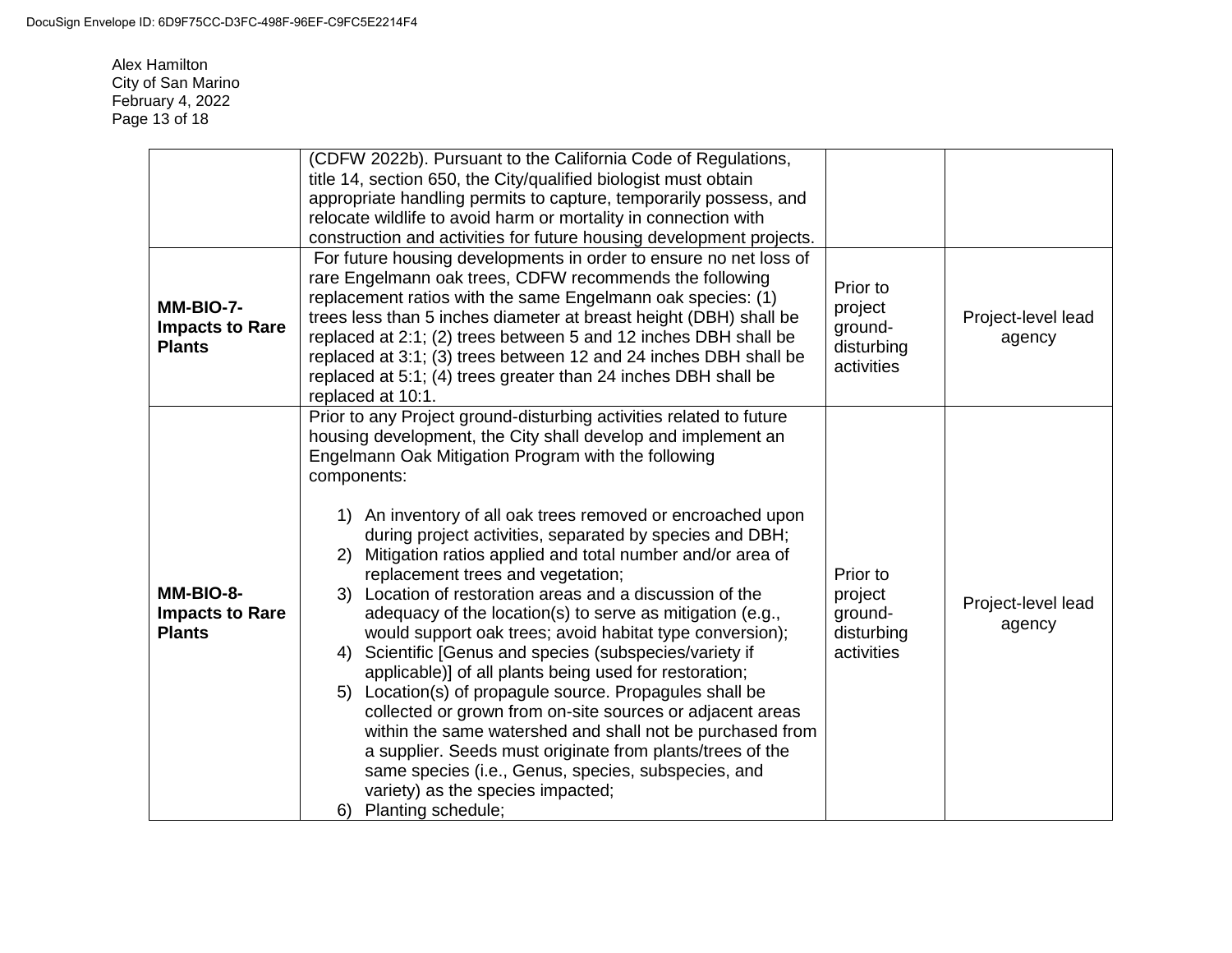Alex Hamilton City of San Marino February 4, 2022 Page 14 of 18

|                                      | 7) Measures to control exotic vegetation and protection from<br>herbivory;<br>8) Measurable goals and success criteria for establishing self-<br>sustaining individuals<br>9) Contingency measures shall the success criteria not be<br>met;<br>10) Long-term monitoring for at least 7 years;<br>11) Adaptive management techniques, including replacement<br>plants if necessary; and,<br>12) Annual reporting criteria and requirements.                                                                                                                                                                                                                                                                                                                                                                                                                                                                                                                                                                                                                                                                                                                                                                                                                                                                                                                                                                                                                                                                                                                                                      |                                                       |                                                    |
|--------------------------------------|--------------------------------------------------------------------------------------------------------------------------------------------------------------------------------------------------------------------------------------------------------------------------------------------------------------------------------------------------------------------------------------------------------------------------------------------------------------------------------------------------------------------------------------------------------------------------------------------------------------------------------------------------------------------------------------------------------------------------------------------------------------------------------------------------------------------------------------------------------------------------------------------------------------------------------------------------------------------------------------------------------------------------------------------------------------------------------------------------------------------------------------------------------------------------------------------------------------------------------------------------------------------------------------------------------------------------------------------------------------------------------------------------------------------------------------------------------------------------------------------------------------------------------------------------------------------------------------------------|-------------------------------------------------------|----------------------------------------------------|
| <b>REC-1-Nesting</b><br><b>Birds</b> | CDFW recommends avoiding any construction activity during<br>nesting season. If not feasible, CDFW recommends if future<br>housing development occurs between January 1 through<br>September 15, a nesting bird and raptor survey should be<br>conducted within a 500-foot radius of the construction site, prior to<br>any ground-disturbing activities (e.g., staging, mobilization,<br>grading) as well as prior to any vegetation removal within the<br>Project site. The nesting bird surveys should be conducted at<br>appropriate nesting times and concentrate on potential roosting or<br>perch sites. CDFW recommends the ND require subsequent<br>project proponents require surveys be conducted by a qualified<br>biologist no more than 7 days prior to the beginning of any Project-<br>related activity likely to impact raptors and migratory songbirds, for<br>the entire Project site. If Project activities are delayed or<br>suspended for more than 7 days during the breeding season,<br>repeat the surveys. If nesting raptors and migratory songbirds are<br>identified, CDFW recommends the following minimum no-<br>disturbance buffers be implemented: 300 feet around active<br>passerine (perching birds and songbirds) nests, 500 feet around<br>active non-listed raptor nests and 0.5 mile around active listed bird<br>nests. These buffers should be maintained until the breeding<br>season has ended or until a qualified biologist has determined that<br>the birds have fledged and are no longer reliant upon the nest or<br>parental care for survival. | Prior to<br>finalizing ND<br>/During/After<br>project | City of San<br>Marino/project-level<br>lead agency |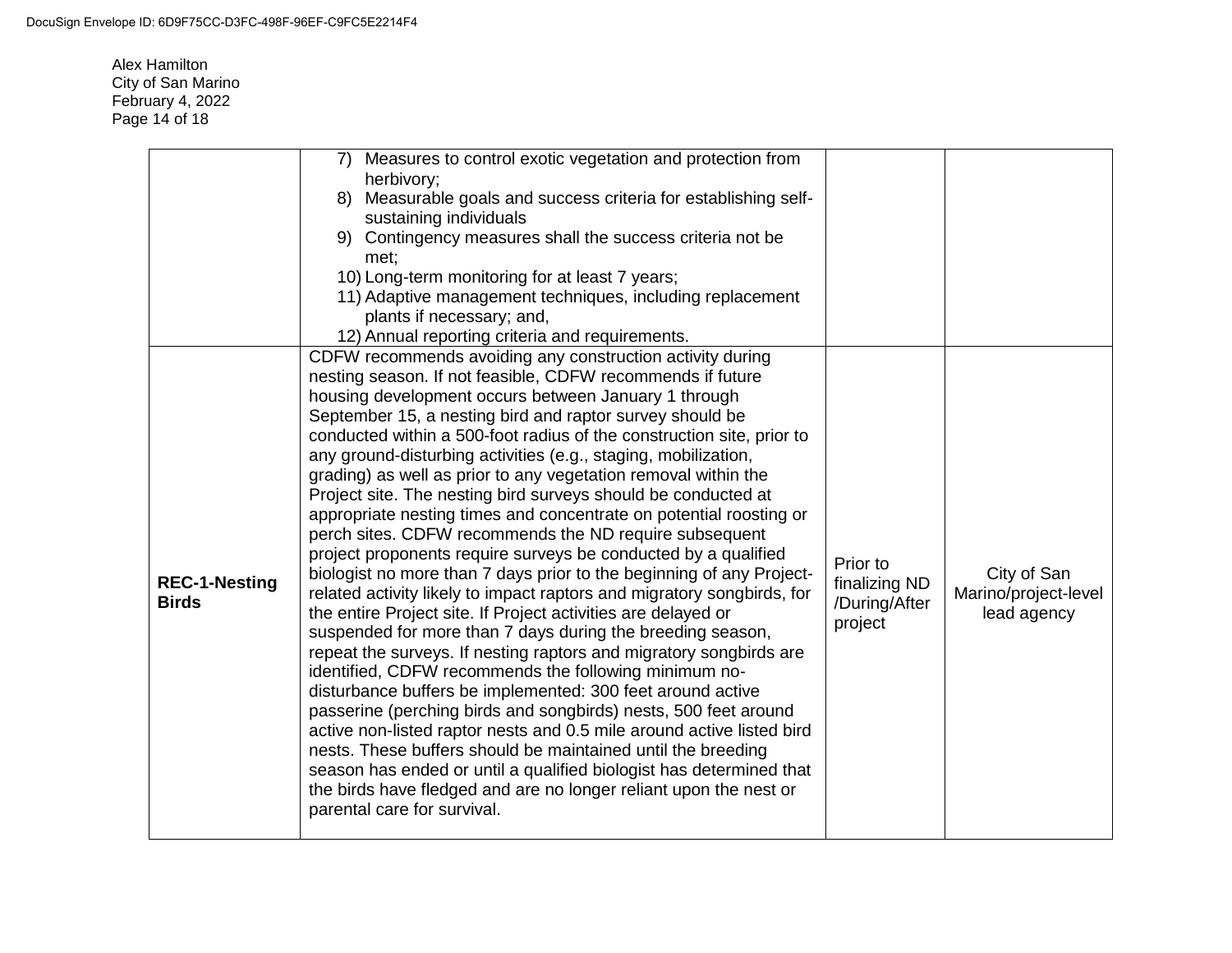Alex Hamilton City of San Marino February 4, 2022 Page 15 of 18

|                   | It should be noted that the temporary halt of Project activities within<br>nesting buffers during nesting season does not constitute effective |
|-------------------|------------------------------------------------------------------------------------------------------------------------------------------------|
|                   | mitigation for the purposes of offsetting Project impacts associated                                                                           |
|                   | with habitat loss. Additional mitigation would be necessary to                                                                                 |
|                   | compensate for the removal of nesting habitat within the Project                                                                               |
|                   | site based on acreage of impact and vegetation composition.                                                                                    |
|                   | Mitigation ratios should increase with the occurrence a SSC and                                                                                |
|                   | should further increase with the occurrence of a CESA-listed                                                                                   |
|                   | species.                                                                                                                                       |
|                   | CDFW recommends the ND require subsequent proposed housing                                                                                     |
|                   | projects provide a complete assessment and impact analysis of the                                                                              |
|                   | flora and fauna within and adjacent to the project area, with                                                                                  |
|                   | emphasis upon identifying endangered, threatened, sensitive,                                                                                   |
|                   | regionally and locally unique species, and sensitive habitats.                                                                                 |
|                   | Impact analysis will aid in determining any direct, indirect, and                                                                              |
|                   | cumulative biological impacts, as well as specific mitigation or                                                                               |
|                   | avoidance measures necessary to offset those impacts. CDFW                                                                                     |
|                   | recommends avoiding any sensitive natural communities found on                                                                                 |
|                   | or adjacent to the project. CDFW also considers impacts to SSC a<br>significant direct and cumulative adverse effect without                   |
|                   | implementing appropriate avoid and/or mitigation measures. The                                                                                 |
| <b>REC-2-</b>     | CEQA document should include the following information:                                                                                        |
| <b>Biological</b> |                                                                                                                                                |
| <b>Assessment</b> | a) Information on the regional setting that is critical to                                                                                     |
|                   | an assessment of environmental impacts, with                                                                                                   |
|                   | special emphasis on resources that are rare or                                                                                                 |
|                   | unique to the region [CEQA Guidelines, § 15125(c)].                                                                                            |
|                   | The ND should require subsequent projects to                                                                                                   |
|                   | include measures to fully avoid and otherwise                                                                                                  |
|                   | protect Sensitive Natural Communities from Project-                                                                                            |
|                   | related impacts. Project implementation may result                                                                                             |
|                   | in impacts to rare or endangered plants or plant                                                                                               |
|                   | communities that have been recorded adjacent to                                                                                                |
|                   | the Project vicinity. CDFW considers these                                                                                                     |
|                   | communities as threatened habitats having both                                                                                                 |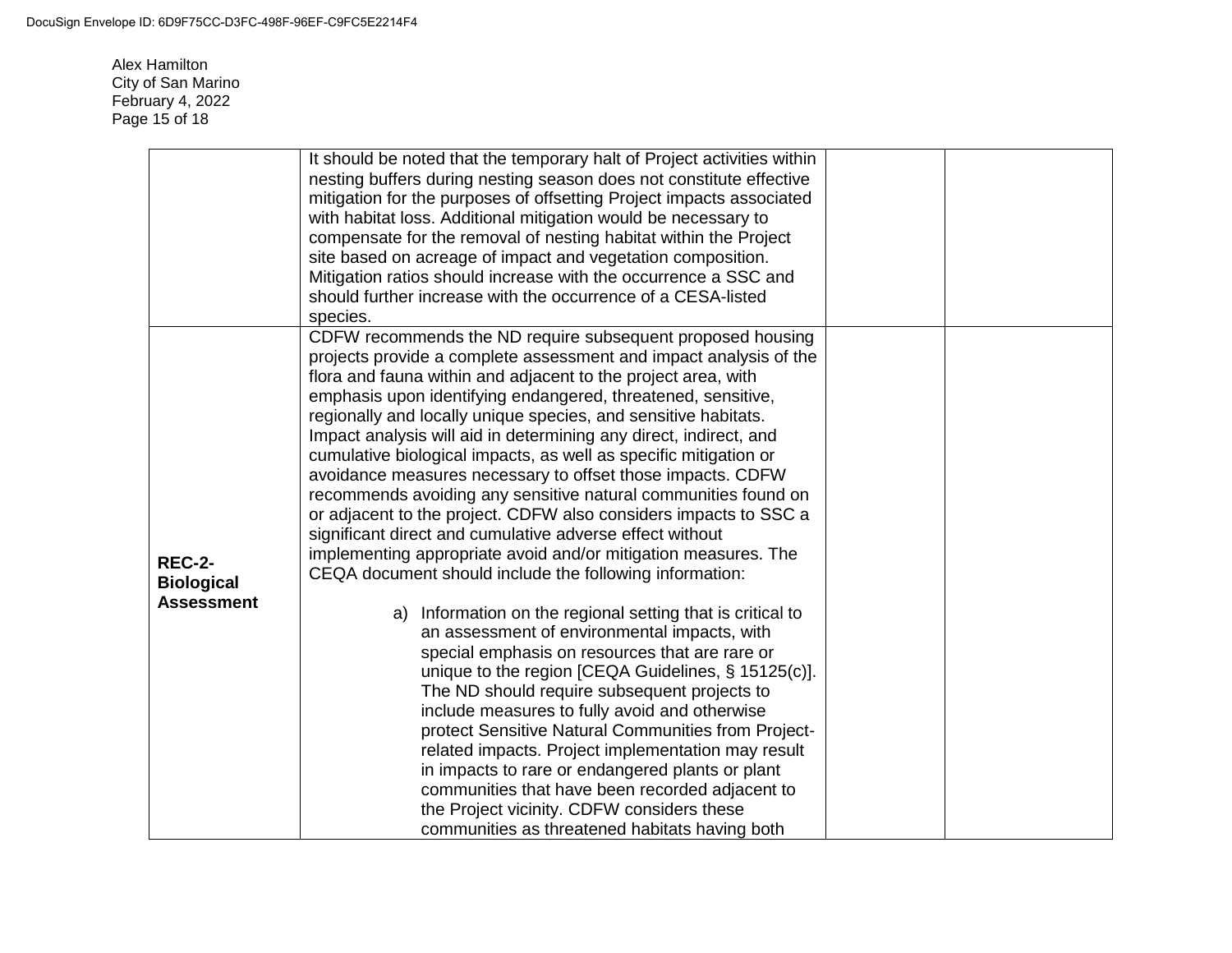Alex Hamilton City of San Marino February 4, 2022 Page 16 of 18

| regional and local significance. Plant communities,<br>alliances, and associations with a State-wide<br>ranking of S1, S2, S3 and S4 should be considered<br>sensitive and declining at the local and regional<br>level (CDFW 2020).                                                                                                                                                                                                                                                                                                                                 |  |
|----------------------------------------------------------------------------------------------------------------------------------------------------------------------------------------------------------------------------------------------------------------------------------------------------------------------------------------------------------------------------------------------------------------------------------------------------------------------------------------------------------------------------------------------------------------------|--|
| b) A thorough, recent, floristic-based assessment of<br>special status plants and natural communities,<br>following CDFW's Protocols for Surveying and<br><b>Evaluating Impacts to Special Status Native Plant</b><br><b>Populations and Natural Communities (CDFW</b><br>$2018$ ;                                                                                                                                                                                                                                                                                   |  |
| Floristic, alliance- and/or association-based<br>C)<br>mapping and vegetation impact assessments<br>conducted at the project site and within the<br>neighboring vicinity. <i>The Manual of California</i><br>Vegetation, second edition, should also be used to<br>inform this mapping and assessment (Sawyer,<br>2008). Adjoining habitat areas should be included in<br>this assessment where site activities could lead to<br>direct or indirect impacts offsite. Habitat mapping at<br>the alliance level will help establish baseline<br>vegetation conditions; |  |
| d) A complete, recent, assessment of the biological<br>resources associated with each habitat type on site<br>and within adjacent areas that could also be<br>affected by the Project.                                                                                                                                                                                                                                                                                                                                                                               |  |
| e) A complete, recent, assessment of rare, threatened,<br>and endangered, and other sensitive species on site<br>and within the area of potential effect, including<br>California Species of Special Concern and<br>California Fully Protected Species (Fish & Game                                                                                                                                                                                                                                                                                                  |  |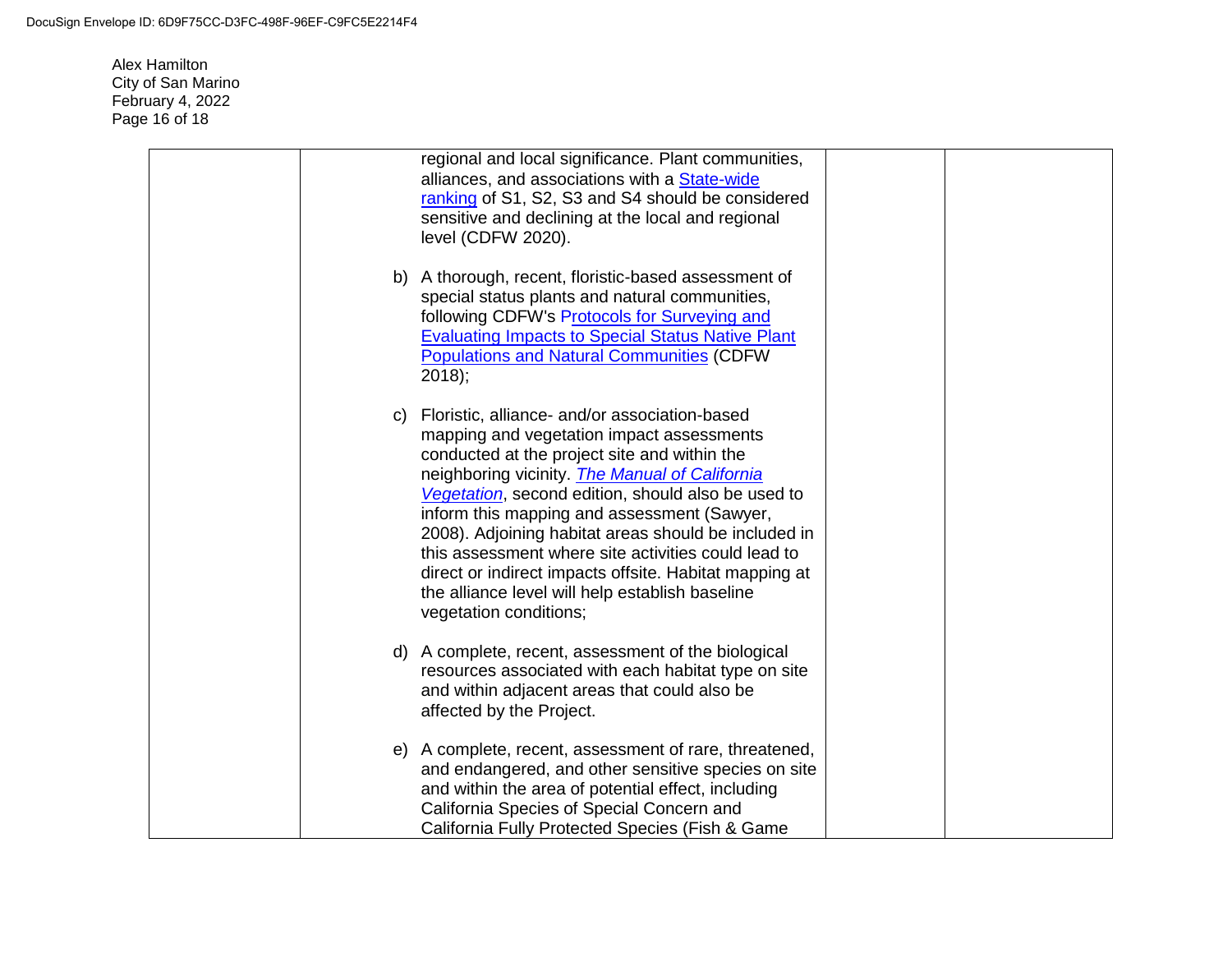Alex Hamilton City of San Marino February 4, 2022 Page 17 of 18

|                                        | Code, §§ 3511, 4700, 5050 and 5515). Species to<br>be addressed should include all those which meet<br>the CEQA definition of endangered, rare or<br>threatened species (CEQA Guidelines, § 15380).<br>Seasonal variations in use of the project area<br>should also be addressed. Focused species-specific<br>surveys, conducted at the appropriate time of year<br>and time of day when the sensitive species are<br>active or otherwise identifiable, are required.<br>Acceptable species-specific survey procedures<br>should be developed in consultation with CDFW<br>and the USFWS; and,<br>A recent, wildlife and rare plant survey. CDFW<br>$f$ )<br>generally considers biological field assessments for<br>wildlife to be valid for a one-year period, and<br>assessments for rare plants may be considered<br>valid for a period of up to three years. Some<br>aspects of the proposed project may warrant<br>periodic updated surveys for certain sensitive taxa,<br>particularly if build out could occur over a protracted<br>time frame, or in phases. |                                                                                 |                                                    |
|----------------------------------------|------------------------------------------------------------------------------------------------------------------------------------------------------------------------------------------------------------------------------------------------------------------------------------------------------------------------------------------------------------------------------------------------------------------------------------------------------------------------------------------------------------------------------------------------------------------------------------------------------------------------------------------------------------------------------------------------------------------------------------------------------------------------------------------------------------------------------------------------------------------------------------------------------------------------------------------------------------------------------------------------------------------------------------------------------------------------|---------------------------------------------------------------------------------|----------------------------------------------------|
| <b>REC-3-</b><br><b>Rodenticides</b>   | CDFW recommends the ND require subsequent project<br>proponents prevent the use of second-generation anticoagulant<br>rodenticides on all future housing development associated with the<br>Project.                                                                                                                                                                                                                                                                                                                                                                                                                                                                                                                                                                                                                                                                                                                                                                                                                                                                   | Prior to<br>finalizing ND<br>/During/After<br>project                           | City of San<br>Marino/project-level<br>lead agency |
| <b>REC-4-Data</b>                      | Project-level lead agencies shall ensure sensitive and special<br>status species data has been properly submitted to the California<br>Natural Diversity Database with all data fields applicable filled out.<br>Confirmation of data submittal shall be provided to CDFW.                                                                                                                                                                                                                                                                                                                                                                                                                                                                                                                                                                                                                                                                                                                                                                                             | Prior to<br>finalizing/<br>adopting<br>project-level<br><b>CEQA</b><br>document | Project-level lead<br>agency                       |
| <b>REC-5-</b><br><b>Mitigation and</b> | The City shall update the Project's proposed Biological Resources<br>Mitigation Measures and condition the environmental document to                                                                                                                                                                                                                                                                                                                                                                                                                                                                                                                                                                                                                                                                                                                                                                                                                                                                                                                                   | Prior to<br>finalizing                                                          | San Marino                                         |